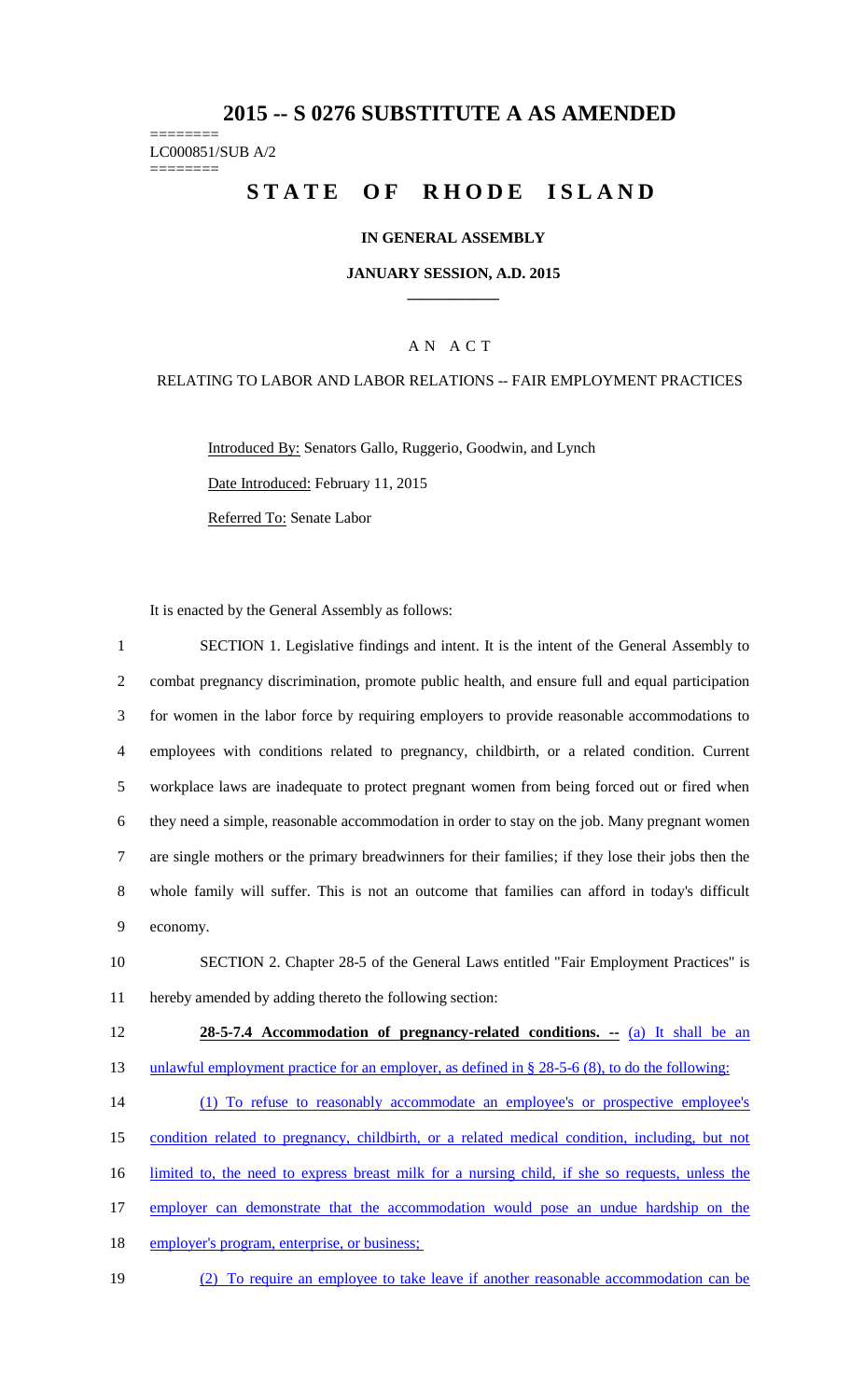1 provided to an employee's condition related to the pregnancy, childbirth, or a related medical

2 condition;

3 (3) To deny employment opportunities to an employee or prospective employee, if such 4 denial is based on the refusal of the employer to reasonably accommodate an employee's or 5 prospective employee's condition related to pregnancy, childbirth, or a related medical condition; 6 (4) To fail to provide written notice, including notice conspicuously posted at an 7 employer's place of business in an area accessible to employees, of the right to be free from 8 discrimination in relation to pregnancy, childbirth and related conditions, including the right to 9 reasonable accommodations for conditions related to pregnancy, childbirth or related conditions 10 pursuant to this section to: 11 (i) New employees at the commencement of employment; 12 (ii) Existing employees within one hundred twenty days (120) after the effective date of 13 this section; 14 (iii) Any employee who notifies the employer of her pregnancy within ten (10) days of 15 such notification; 16 (5) For any person, whether or not an employer, employment agency, labor organization 17 or employee, to aid, abet, incite, compel, or coerce the doing of any act declared by this section to 18 be an unlawful employment practice, or to obstruct or prevent any person from complying with 19 the provisions of this section or any order issued pursuant to this section, or to attempt directly or 20 indirectly to commit any act declared by this section to be an unlawful employment practice. 21 (b) For the purposes of this section, the following terms shall have the following 22 meanings: 23 (1) "Reasonably accommodate" means providing reasonable accommodations, including, 24 but not limited to, more frequent or longer breaks, time off to recover from childbirth, acquisition 25 or modification of equipment, seating, temporary transfer to a less strenuous or hazardous 26 position, job restructuring, light duty, break time and private non-bathroom space for expressing 27 breast milk, assistance with manual labor, or modified work schedules; 28 (2) "Related conditions" includes, but is not limited to, lactation or the need to express 29 breast milk for a nursing child; 30 (3) "Undue hardship" means an action requiring significant difficulty or expense to the 31 employer. In making a determination of undue hardship, the factors that may be considered 32 include, but shall not be limited to, the following: 33 (i) The nature and cost of the accommodation; 34 (ii) The overall financial resources of the employer; the overall size of the business of the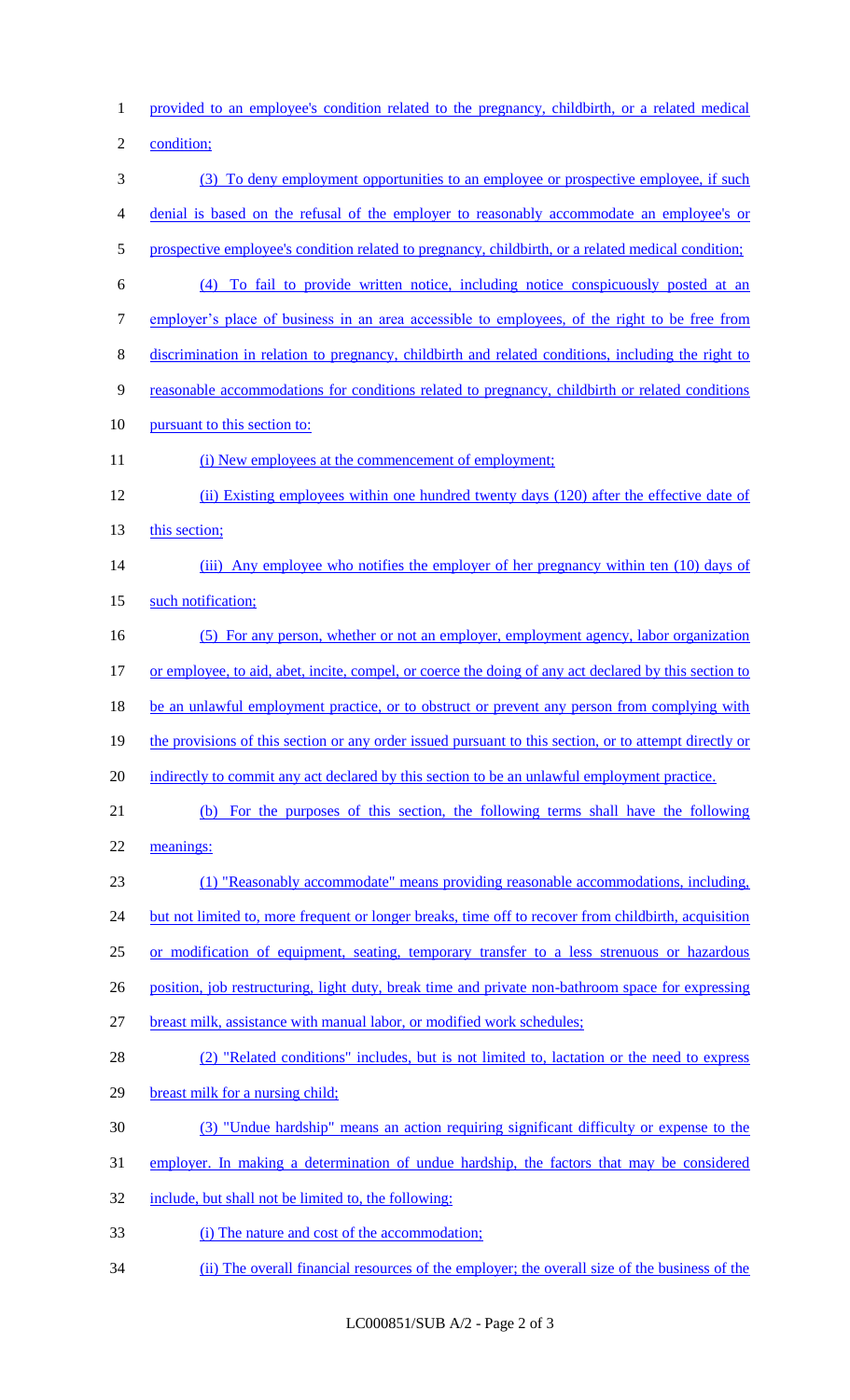- 1 employer with respect to the number of employees, and the number, type, and location of its
- 2 facilities; and
- 3 (iii) The effect on expenses and resources or the impact otherwise of such 4 accommodation upon the operation of the employer.
- 5 (A) The employer shall have the burden of proving undue hardship.
- 6 (B) The fact that the employer provides or would be required to provide a similar
- 7 accommodation to other classes of employees who need it, such as those who are injured on the
- 8 job or those with disabilities, shall create a rebuttable presumption that the accommodation does
- 9 not impose an undue hardship on the employer.
- 10 (4) "Qualified employee or prospective employee" means a "qualified individual" as 11 defined in § 42-87-1(6)(i).
- 12 (c) No employer shall be required by this section to create additional employment that the 13 employer would not otherwise have created, unless the employer does so or would do so for other 14 classes of employees who need accommodation, such as those who are injured on the job or those 15 with disabilities.
- 16 (d) No employer shall be required to discharge any employee, transfer any employee
- 17 with more seniority, or promote any employee who is not qualified to perform the job, unless the
- 18 employer does so or would do so to accommodate other classes of employees who need it, such
- 19 as those who are injured on the job or those with disabilities.
- 20 (e) The provisions of this section shall not be construed to affect any other provision of
- 21 law relating to sex discrimination or pregnancy, or to preempt, limit, diminish or otherwise affect
- 22 any other law that provides greater protection or specific benefits with respect to pregnancy,
- 23 childbirth or medical conditions related to childbirth.
- 24 (f) Nothing in this section shall be construed to require an individual with a need related
- 25 to pregnancy, childbirth, or a related medical condition to accept an accommodation which such
- 26 individual chooses not to accept.
- 27 SECTION 3. This act shall take effect upon passage.

======== LC000851/SUB A/2 ========